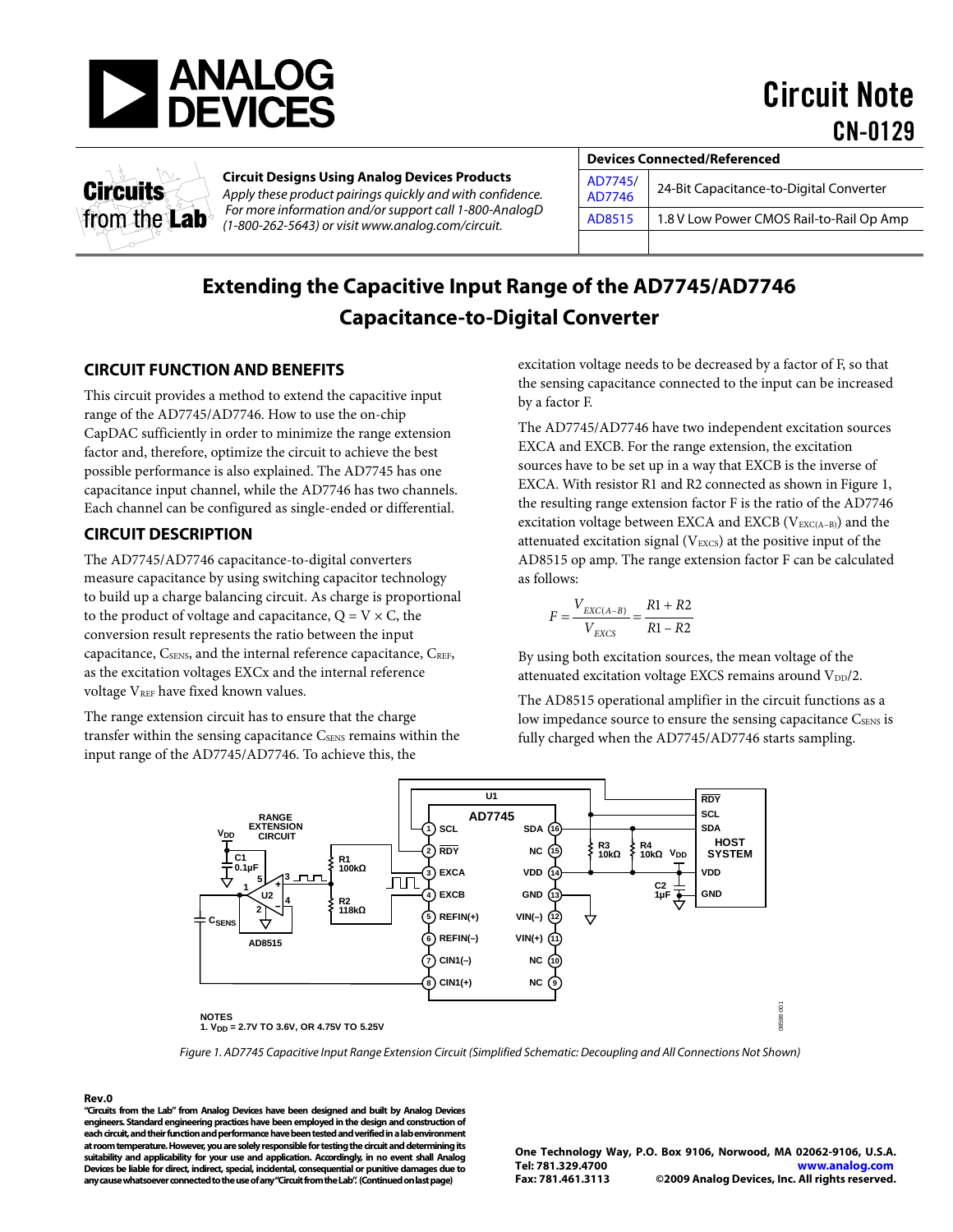# *Characteristics of Capacitive Humidity Sensor*

The example of a common capacitive polymer humidity sensor element is used to explain the required calculation and considerations for the input range extension of the AD7745/AD7746. Typical technical data of such a capacitive sensor element are shown i[n Table 1.](#page-1-0)

#### <span id="page-1-0"></span>**Table 1. Typical Technical Data for Capacitive Sensor Element**

| <b>Humidity Range</b> | 0% to 100% Relative Humidity (RH)       |
|-----------------------|-----------------------------------------|
| Capacitance           | 150 pF $\pm$ 50 pF (at 23°C and 30% RH) |
| Rate of Rise          | 0.25 pF/%RH                             |

## *Calculating the Required Range Extension Factor, F*

The first task is to find out which of the sensor's parameters is the main contributor for the required range extension.

The sensor's bulk capacitance can be as high as 200 pF, resulting in a required range extension factor of

$$
F_{\text{FIX}} = \frac{200 \text{ pF}}{17 \text{ pF}} = 11.76
$$

The sensor's dynamic range is calculated

$$
C_{DYN} = (0.25 \text{ pF} / \% \text{RH}) \times 100\% \text{ RH} = 25 \text{ pF}
$$

The range extension factor required for the dynamic range is calculated as follows:

$$
F_{\rm DYN} = \frac{25 \, \text{pF}}{8.192 \, \text{pF}} = 3.05
$$

The calculations show that the sensors bulk capacitance is the parameter that determines the range extension factor; therefore,  $F = 11.76$  is used for further calculations.

#### *Choosing the Resistor Values R1 and R2*

A value of 100 k $\Omega$  was chosen for R1. The resistor value for R2 is calculated and rounded down to the next value in the standard E96 series.

$$
R2 = \frac{R1 \times (F+1)}{(F-1)}
$$

where  $F = 11.76$ 

$$
R2 = \frac{100 \text{ k}\Omega \times (11.76 + 1)}{(11.76 - 1)} = 118.587 \text{ k}\Omega
$$

 $R2 = 118 \text{ k}\Omega$  (from E96 resistor table)

The resistor values of 100 k $\Omega$  for R1 and 118 k $\Omega$  for R2 result in a range extension factor of

$$
F = \frac{100 \text{ k}\Omega + 118 \text{ k}\Omega}{100 \text{ k}\Omega - 118 \text{ k}\Omega} = 12.111
$$

# *Using the CapDAC*

The AD7745/AD7746 have CapDACs that can be used to compensate for the bulk capacitance of a sensor element. For the AD7745/AD7746, the CapDACs have a full-scale value of 17 pF minimum and 21 pF typical. Therefore, for a given CapDAC setting, the capacitances can vary significantly from part to part.

The reason for this is that the AD7745/AD7746 on-chip capacitances can vary with the production process from batch to batch. However, the ratio variation between the on-chip capacitances is very small.

The AD7745/AD7746 capacitive input is factory calibrated. This calibration factor is stored in the Cap Gain Register. The calibration factor stored in the Cap Gain Register is calculated as follows:

$$
F_{GAIN\_CAL} = \frac{(2^{16} + GAIN\_CAL)}{2^{16}}
$$

Hence, the internal reference capacitance CREF can be defined as the product of the AD7745/AD7746's allowed full range input capacitance and the gain calibration factor.

$$
C_{REF}=4.096\,\mathrm{pF}\times F_{GAN\_CAL}
$$

The AD7745/AD7746 are designed so that the ratio between full-range CapDAC capacitance and internal reference capacitance CREF is 3.2. Therefore, the CapDAC full range can be calculated as follows:

$$
C_{CAPDAC} = C_{REF} \times 3.2
$$

If the gain calibration factor is 1.4, the resulting  $C_{\text{REF}}$  and  $C_{\text{CAPDAC}}$ values are as follows:

$$
C_{REF} = 4.096 \text{ pF} \times 1.4 = 5.7344 \text{ pF}
$$

$$
C_{CAPDAC} = C_{REF} \times 3.2 = 18.3501 \text{ pF}
$$

$$
C_{LSB CAPDAC} = \frac{18.3501 \text{ pF}}{127} = 0.1445 \text{ pF}
$$

The range extension circuit ensures that the charge transfer within the sensing capacitance C<sub>SENS</sub> remains within the input range of the AD7745/AD7746. Taking charge from the sensing capacitance at the CIN input, by the CapDAC, results in a decrease in measured capacitance. This is used to compensate for a sensor's bulk capacitance. One LSB of the CapDAC capacitance represents compensation on the sensing capacitance of

 $C_{DAC EFF} = C_{LSB\ CAPDAC} \times F$  $C_{DAC EFF} = 0.1445 pF \times 12.111 = 1.7499 pF$ 

# *Calculating the Required CapDAC Setting*

The CapDAC has some dynamic nonlinearity (DNL). It is recommended to setup the CapDAC to have the intended calibration point of the application at zero-scale of the capacitive input range. The remaining offset can then be easily calibrated by using the available system offset calibration function.

The required CapDAC setting for our humidity sensing element example is calculated as follows:

$$
DAC_{SET} = \frac{C_{SENSOR}}{C_{DAC EFF}}
$$

$$
DAC_{SET} = \frac{150 \text{ pF}}{1.7499 \text{ pF}} = 85.72 \rightarrow 86 (0 \text{x} 56)
$$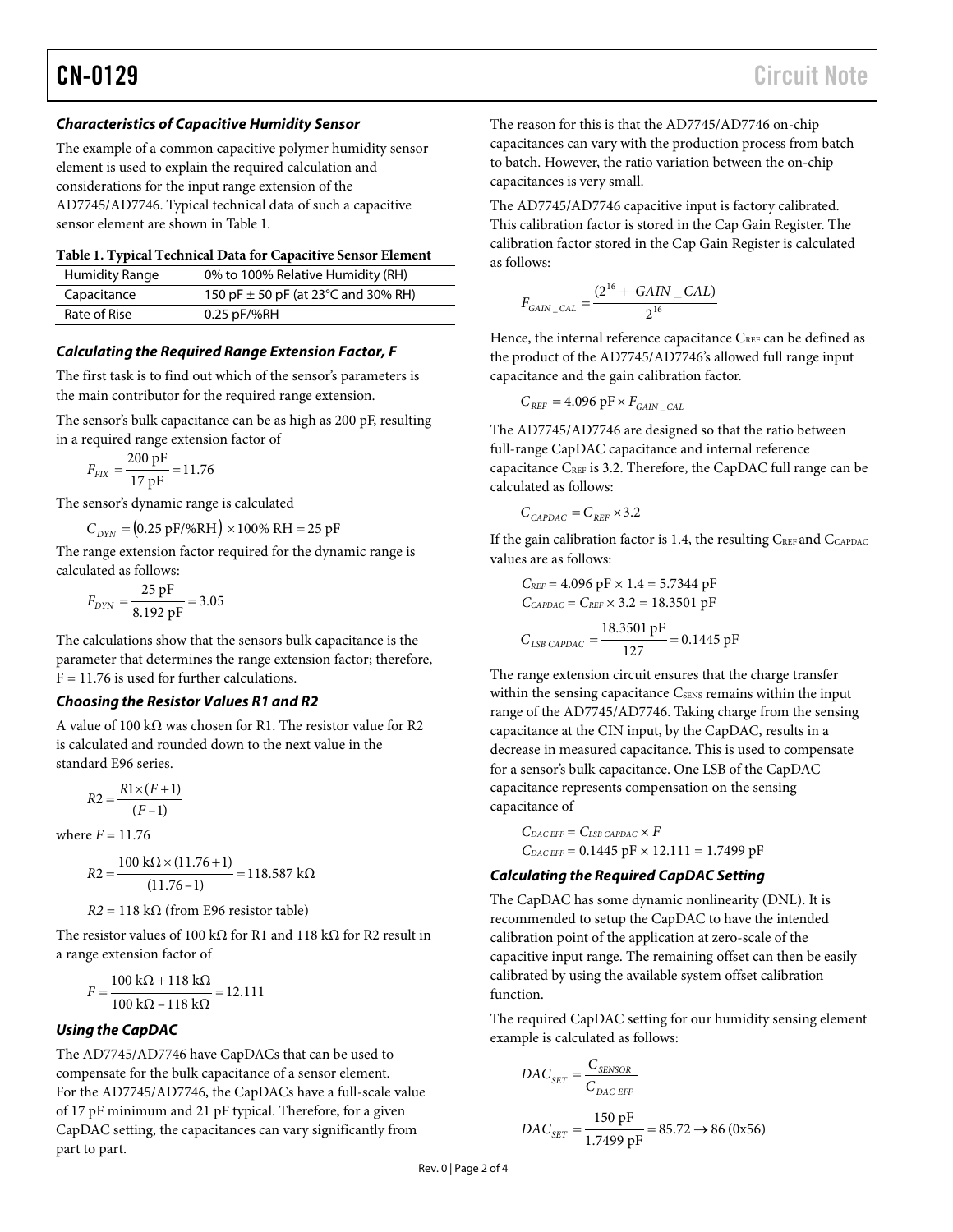A system offset calibration will compensate for the small remaining offset.

#### *Measurement Using the Range Extension Circuit*

An AD7746 demo board with a range extension circuit was used to perform the measurements. A variable capacitance was used during the measurement. The board was connected to a standard AD7746 evaluation board; the standard evaluation board software was used to configure the device and to read the conversion results. Circuits such as these must be constructed on a multilayer PC board with a large area ground plane. Proper layout, grounding, and decoupling techniques must be used to achieve optimum performance (see *[Tutorial MT-031,](http://www.analog.com/mt-031)  [Grounding Data Converters and Solving the Mystery of "AGND"](http://www.analog.com/mt-031)  [and "DGND"](http://www.analog.com/mt-031)* and *[Tutorial MT-101, Decoupling Techniques](http://www.analog.com/mt-101)*).

The variable capacitance was set to a defined value using a precision LCR meter. This capacitance was then connected to the range extension board, where the CapDAC was set to the calculated value of this defined bulk capacitance CBULK. A system offset calibration was performed to have the zero point at *C<sub>BULK</sub>*.

For each measurement taken, the capacitance was set to the desired value using the LCR meter, then connected to the range extension board measuring the capacitance seen by the AD7746. Finally, the extended capacitance value was calculated using the factor resulting from the measured resistor values. The following bulk capacitance values were used:  $C_{BULK}$  = 100 pF, 150 pF, and 200 pF.

#### *Calculations for the Range Extension Circuit*

From the previous calculations, we know the required resistor values are 100 kΩ and 118 kΩ. The resistors used were measured and had the following values:  $R1 = 100.004$  k $\Omega$ ;  $R2 = 118.060$  kΩ.

The resulting range extension factor *F* is calculated

 $100.004 \text{ k}\Omega - 118.060 \text{ k}\Omega$  $F = \frac{100.004 \text{ k}\Omega + 118.060 \text{ k}\Omega}{100.004 \text{ k}\Omega + 118.060 \text{ k}\Omega}$ *F* = 12.07709

Calculating the dynamic capacitive input range,

 $C_{DYN}$  = 12.07709  $\times$  ( $\pm$ 4.096 pF) =  $\pm$  49.4678 pF

The resulting range for the measurement is  $\pm 45$  pF in steps of 15 pF.

Calculating the gain calibration factor value read out:  $0x5FBD = 24509$ 

$$
F_{GAIN\_CAL} = \frac{2^{16} + 24509}{2^{16}} = 1.373978
$$

Resulting CapDAC values and settings are

$$
C_{CAPDAC} = 4.096 \text{ pF} \times 1.373978 \times 3.2 = 18.009 \text{ pF}
$$

$$
C_{LSB\ CAPDAC} = \frac{18.009 \text{ pF}}{127} = 0.141803 \text{ pF}
$$

$$
C_{DAC\ EFF} = 0.1418 \text{ pF} \times 12.07709 = 1.71257 \text{ pF}
$$

$$
DAC_{SET100} = \frac{100 \text{ pF}}{1.71257 \text{ pF}} = 58.39 \rightarrow 58 (0x3A)
$$
  

$$
DAC_{SET150} = \frac{150 \text{ pF}}{1.71257 \text{ pF}} = 87.59 \rightarrow 88 (0x58)
$$
  

$$
DAC_{SET200} = \frac{200 \text{ pF}}{1.71257 \text{ pF}} = 116.78 \rightarrow 117 (0x75)
$$

#### *Measurement Errors*

From [Figure 2,](#page-2-0) the measurement shows that the error caused by the range extension circuit is not dependent on the bulk capacitance value measured but on the range extension circuit itself. All three measurements show similar behavior and are linear; therefore, the error caused by the range extension circuit can be easily compensated for in software.



*Figure 2. Gain Error vs. Measured Capacitance*

# <span id="page-2-0"></span>**LEARN MORE**

Webinar: *[Leveraging Advanced Converter Architectures for](http://www.analog.com/webinar-leveraging)  [Impedance and Capacitance Sensors.](http://www.analog.com/webinar-leveraging)* Analog Devices.

MT-031 Tutorial, *[Grounding Data Converters and Solving the](http://www.analog.com/static/imported-files/tutorials/MT-031.pdf)  [Mystery of AGND and DGND](http://www.analog.com/static/imported-files/tutorials/MT-031.pdf)*. Analog Devices.

MT-101 Tutorial, *[Decoupling Techniques](http://www.analog.com/static/imported-files/tutorials/MT-101.pdf)*. Analog Devices.

#### *Data Sheets and Evaluation Boards*

[AD7745/AD7746](http://www.analog.com/ad7745) Data Sheet

[AD7745/AD7746 Evaluation Board](http://www.analog.com/ad7745)

[AD8515](http://www.analog.com/ad8515) [Data Sheet](http://www.analog.com/AD8515)